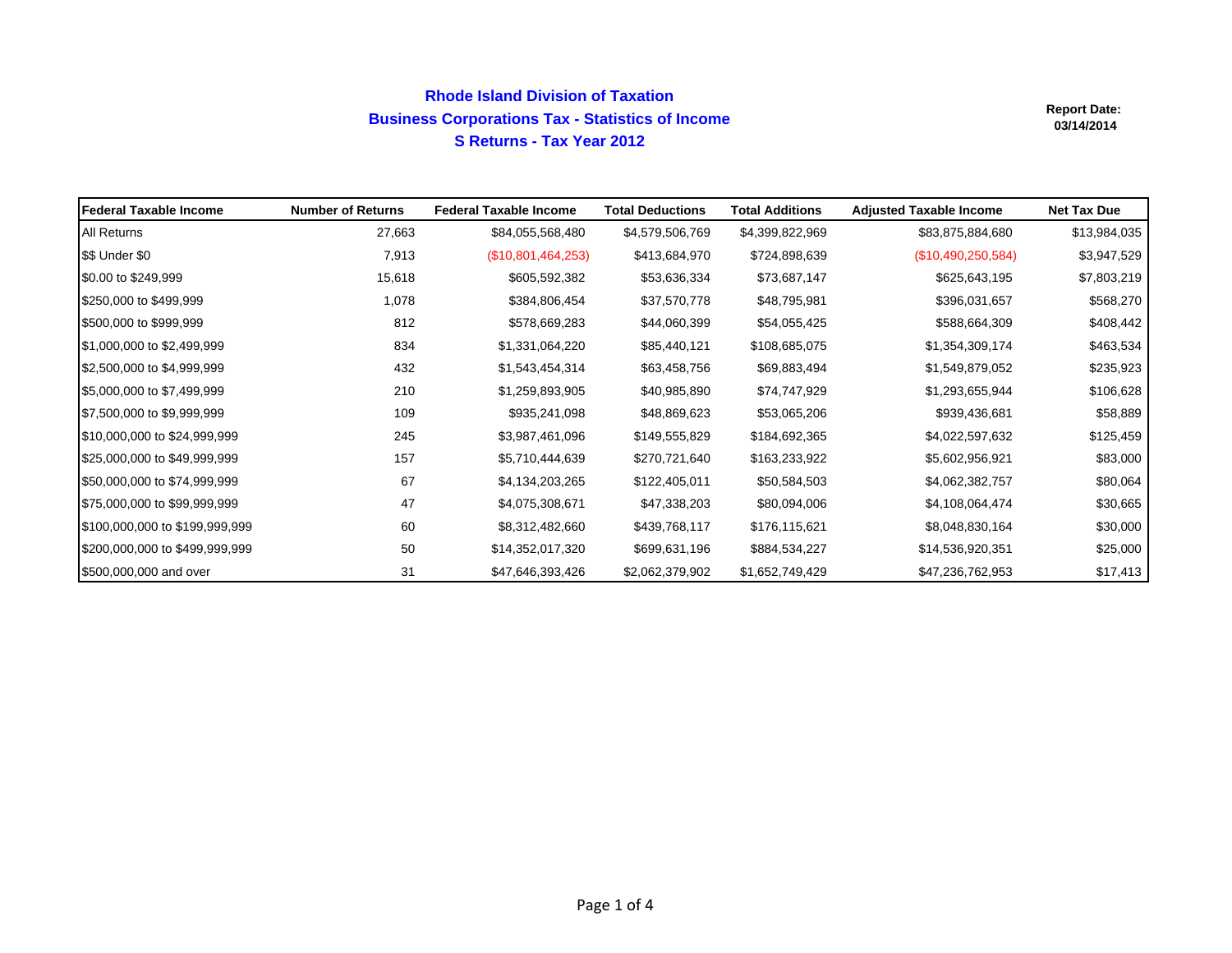## **Rhode Island Division of Taxation Business Corporations Tax - Statistics of Income S Returns - Deductions from Federal Taxable Income - Tax Year 2012**

|                                | Number of      | <b>Exempt Dividends and Interest</b> |               | <b>Bonus Depreciation and Sec 179</b> |                 | <b>Discharge of Indebtedness</b> |                 |
|--------------------------------|----------------|--------------------------------------|---------------|---------------------------------------|-----------------|----------------------------------|-----------------|
| <b>Federal Taxable Income</b>  | <b>Returns</b> | Count                                | Amount        | Count                                 | <b>Amount</b>   | Count                            | <b>Amount</b>   |
| All Returns                    | 27,663         | 274                                  | \$371,610,472 | 7,863                                 | \$4,207,896,297 | 16                               | \$2,719,502,369 |
| \$\$ Under \$0                 | 7,913          | 50                                   | \$611,571     | 1,950                                 | \$413,073,399   |                                  | \$337           |
| \$0.00 to \$249,999            | 15,618         | 62                                   | \$274,152     | 3,768                                 | \$53,362,182    | 3                                | \$3,054         |
| \$250,000 to \$499,999         | 1,078          | 9                                    | \$191,495     | 576                                   | \$37,379,283    | 3                                | \$15,623        |
| \$500,000 to \$999,999         | 812            | 21                                   | \$1,078,045   | 444                                   | \$42,982,354    | 0                                | \$0             |
| \$1,000,000 to \$2,499,999     | 834            | 21                                   | \$198,386     | 457                                   | \$85,241,735    | 2                                | \$150,313       |
| \$2,500,000 to \$4,999,999     | 432            | 23                                   | \$225,999     | 229                                   | \$63,232,757    | 0                                | \$0             |
| \$5,000,000 to \$7,499,999     | 210            | 10                                   | \$213,336     | 99                                    | \$40,772,554    | $\Omega$                         | \$0             |
| \$7,500,000 to \$9,999,999     | 109            | 7                                    | \$1,295,094   | 66                                    | \$47,574,529    | 0                                | \$0             |
| \$10,000,000 to \$24,999,999   | 245            | 16                                   | \$37,117,843  | 106                                   | \$112,437,986   | 2                                | \$7,841,750     |
| \$25,000,000 to \$49,999,999   | 157            | 14                                   | \$2,977,917   | 65                                    | \$267,743,723   |                                  | \$3,789,042     |
| \$50,000,000 to \$74,999,999   | 67             | 9                                    | \$1,524,120   | 25                                    | \$120,880,891   |                                  | \$448,988       |
| \$75,000,000 to \$99,999,999   | 47             | 7                                    | \$2,186,787   | 18                                    | \$45,151,416    | 0                                | \$0             |
| \$100,000,000 to \$199,999,999 | 60             | 9                                    | \$609,830     | 27                                    | \$439,158,287   | $\Omega$                         | \$0             |
| \$200,000,000 to \$499,999,999 | 50             | 6                                    | \$8,403,602   | 18                                    | \$691,227,594   |                                  | \$492,466       |
| \$500,000,000 and over         | 31             | 10                                   | \$314,702,295 | 15                                    | \$1,747,677,607 | 2                                | \$2,706,760,796 |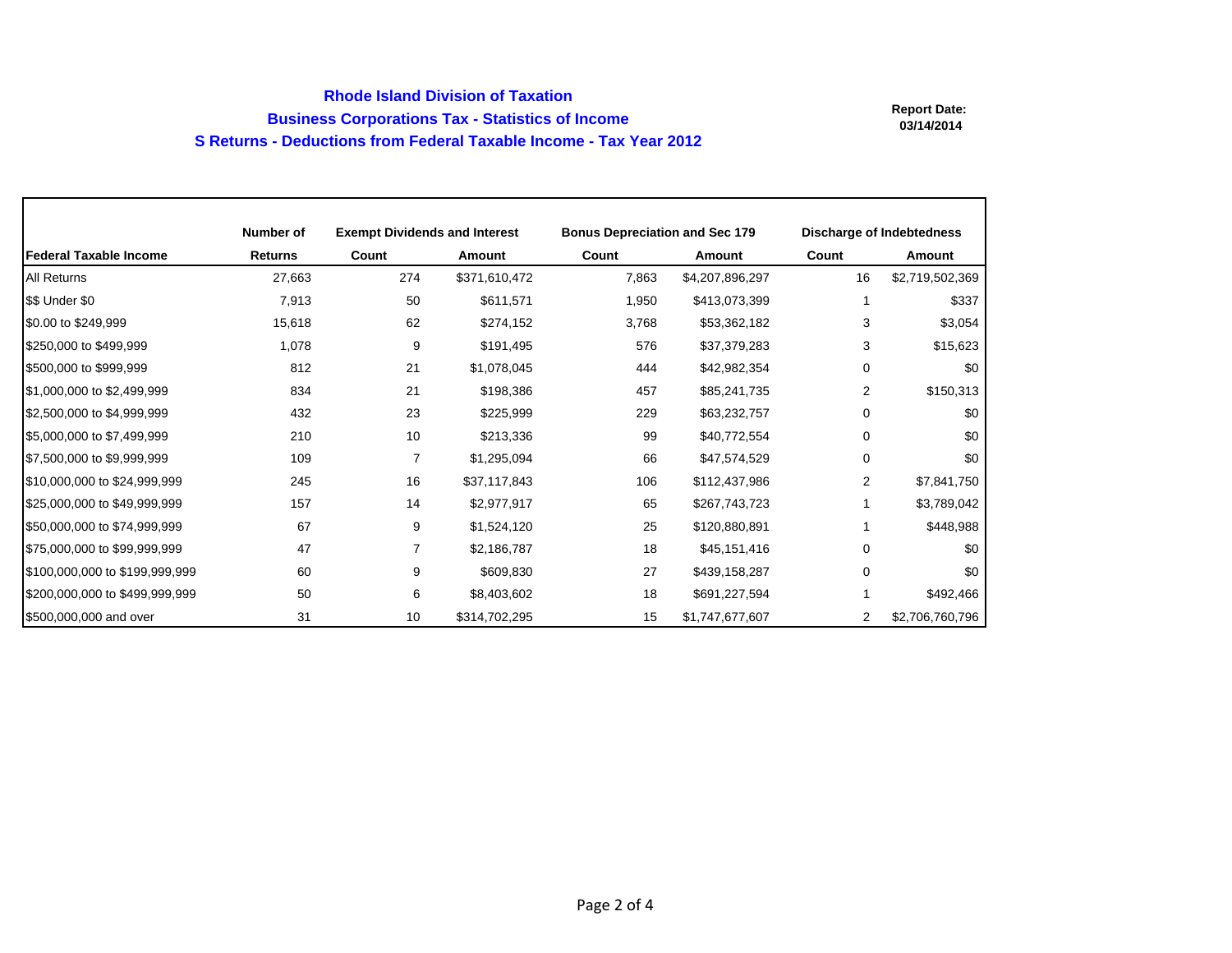## **Rhode Island Division of Taxation Business Corporations Tax - Statistics of Income S Returns - Additions from Federal Taxable Income - Tax Year 2012**

|                                | Number of      | <b>Interest Income</b> |               | <b>Bonus Depreciation and Sec 179</b> |                 |
|--------------------------------|----------------|------------------------|---------------|---------------------------------------|-----------------|
| Income                         | <b>Returns</b> | Count                  | <b>Amount</b> | Count                                 | Amount          |
| <b>All Returns</b>             | 12,279         | 387                    | \$109,534,719 | 5,013                                 | \$3,742,926,044 |
| \$\$ Under \$0                 | 4,152          | 53                     | \$9,040,239   | 1,201                                 | \$505,146,166   |
| \$0.00 to \$249,999            | 6,432          | 80                     | \$2,079,513   | 2,032                                 | \$69,727,875    |
| \$250,000 to \$499,999         | 391            | 21                     | \$296,035     | 421                                   | \$48,265,997    |
| \$500,000 to \$999,999         | 302            | 39                     | \$967,963     | 390                                   | \$52,691,503    |
| \$1,000,000 to \$2,499,999     | 294            | 32                     | \$5,548,390   | 413                                   | \$100,648,173   |
| \$2,500,000 to \$4,999,999     | 188            | 34                     | \$2,377,234   | 209                                   | \$64,443,659    |
| \$5,000,000 to \$7,499,999     | 103            | 18                     | \$1,308,204   | 97                                    | \$59,383,418    |
| \$7,500,000 to \$9,999,999     | 70             | 12                     | \$71,841      | 48                                    | \$43,445,869    |
| \$10,000,000 to \$24,999,999   | 142            | 37                     | \$9,976,717   | 78                                    | \$130,416,604   |
| \$25,000,000 to \$49,999,999   | 157            | 15                     | \$4,579,048   | 50                                    | \$133,274,715   |
| \$50,000,000 to \$74,999,999   | 67             | 8                      | \$6,980,328   | 14                                    | \$32,481,196    |
| \$75,000,000 to \$99,999,999   | 47             | 8                      | \$2,166,215   | 14                                    | \$77,927,791    |
| \$100,000,000 to \$199,999,999 | 60             | 13                     | \$5,372,723   | 12                                    | \$76,288,405    |
| \$200,000,000 to \$499,999,999 | 50             | 8                      | \$30,248,966  | 19                                    | \$846,684,178   |
| \$500,000,000 and over         | 31             | 9                      | \$28,521,303  | 15                                    | \$1,502,100,495 |